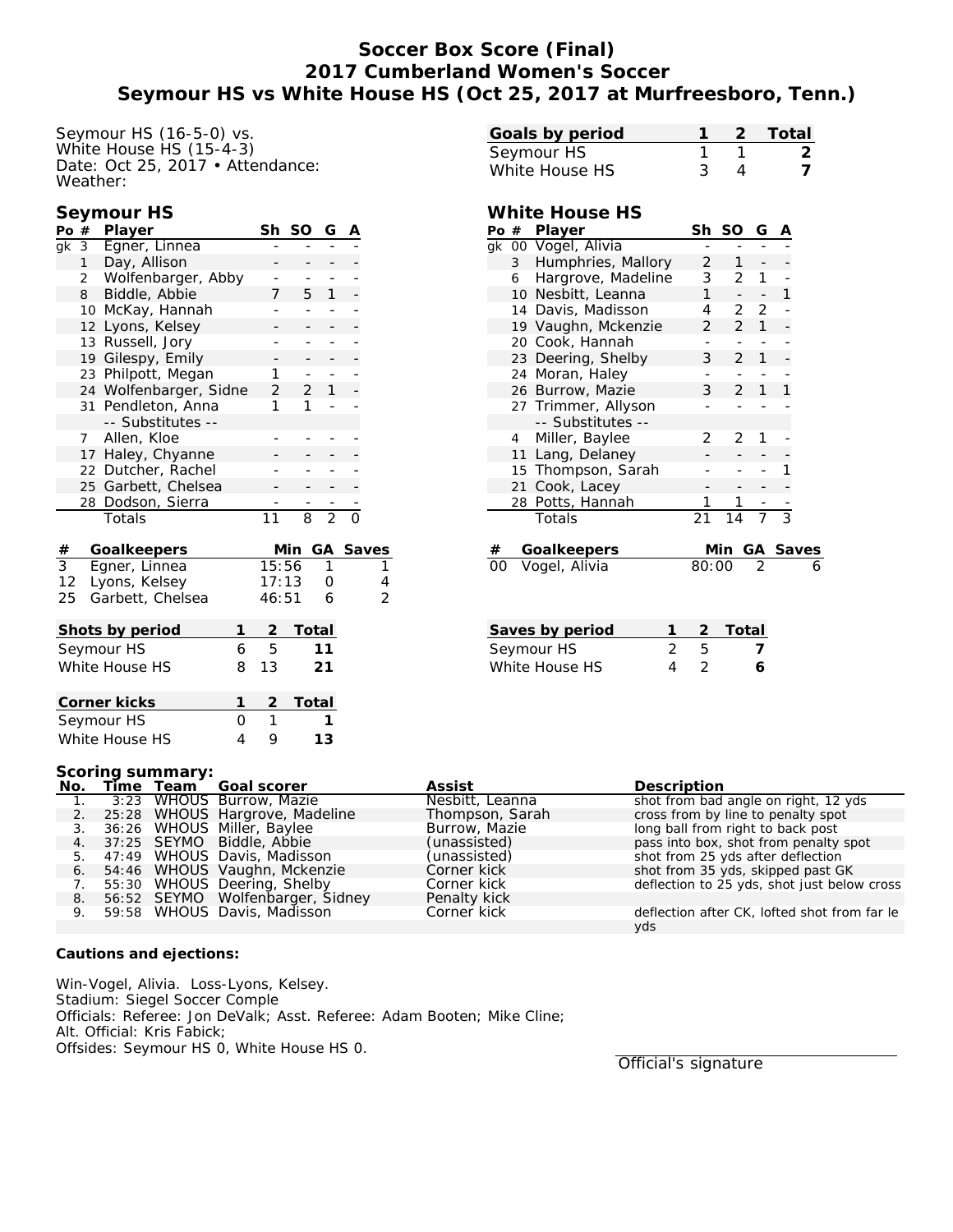# **Play-by-Play Summary (1st period) Seymour HS vs White House HS (Oct 25, 2017 at Murfreesboro, Tenn.)**

#### **Seymour HS Starters:**

- 1 Day, Allison
- 2 Wolfenbarger, Abby
- GK 3 Egner, Linnea
	- 8 Biddle, Abbie
	- 10 McKay, Hannah
	- 12 Lyons, Kelsey
	- 13 Russell, Jory
	- 19 Gilespy, Emily
	- 23 Philpott, Megan
	- 24 Wolfenbarger, Sidney
	- 31 Pendleton, Anna

### **White House HS Starters:**

- GK 00 Vogel, Alivia
	- 3 Humphries, Mallory
	- 6 Hargrove, Madeline
	- 10 Nesbitt, Leanna
	- 14 Davis, Madisson
	- 19 Vaughn, Mckenzie
	- 20 Cook, Hannah
	- 23 Deering, Shelby
	- 24 Moran, Haley
	- 26 Burrow, Mazie
		- 27 Trimmer, Allyson
- 00:00 Egner, Linnea at goalie for Seymour HS.
- 00:00 Vogel, Alivia at goalie for White House HS.
- 03:23 GOAL by WHOUSE Burrow, Mazie (FIRST GOAL), Assist by Nesbitt, Leanna.

# **SEYMOUR HS 0, WHITE HOUSE HS 1**

\*shot from bad angle on right, 12 yds

- 03:49 Shot by WHOUSE Davis, Madisson BLOCKED.
- 04:11 Corner kick by WHOUSE Davis, Madisson [04:11].
- 08:04 Shot by SEYMOUR Wolfenbarger, Sidney, SAVE Vogel, Alivia. Foul on Seymour HS. Foul on Seymour HS.
- 12:10 Shot by WHOUSE Humphries, Mallory, SAVE Egner, Linnea.
- 12:49 Shot by WHOUSE Nesbitt, Leanna WIDE LEFT.
- 15:56 SEYMOUR substitution: Garbett, Chelsea for Egner, Linnea.
- 15:56 Garbett, Chelsea at goalie for Seymour HS. Foul on White House HS.
- 19:25 SEYMOUR substitution: Egner, Linnea for Lyons, Kelsey.
- 19:25 WHOUSE substitution: Thompson, Sarah for Humphries, Mallory.
- 19:25 WHOUSE substitution: Miller, Baylee for Burrow, Mazie. Foul on White House HS.
- 20:54 Shot by SEYMOUR Biddle, Abbie HIGH.
- 21:46 Shot by WHOUSE Hargrove, Madeline, SAVE Garbett, Chelsea.
- 22:58 Shot by SEYMOUR Biddle, Abbie, SAVE Vogel, Alivia.
- 25:28 GOAL by WHOUSE Hargrove, Madeline, Assist by Thompson, Sarah.

# **SEYMOUR HS 0, WHITE HOUSE HS 2**

\*cross from by line to penalty spot

- 25:28 SEYMOUR substitution: Lyons, Kelsey for Day, Allison.
- 26:01 WHOUSE substitution: Humphries, Mallory for Nesbitt, Leanna.
- 26:52 Shot by WHOUSE Humphries, Mallory WIDE RIGHT.
- 28:51 Corner kick by WHOUSE Vaughn, Mckenzie [28:51]. Foul on Seymour HS.
	- Foul on White House HS.
	- Foul on Seymour HS.
- 32:22 WHOUSE substitution: Burrow, Mazie for Hargrove, Madeline.
- 32:22 WHOUSE substitution: Nesbitt, Leanna for Deering, Shelby.
- 33:43 SEYMOUR substitution: Allen, Kloe for Egner, Linnea.
- 35:10 Shot by SEYMOUR Biddle, Abbie, SAVE Vogel, Alivia.
- 35:39 SEYMOUR substitution: Dutcher, Rachel for Allen, Kloe.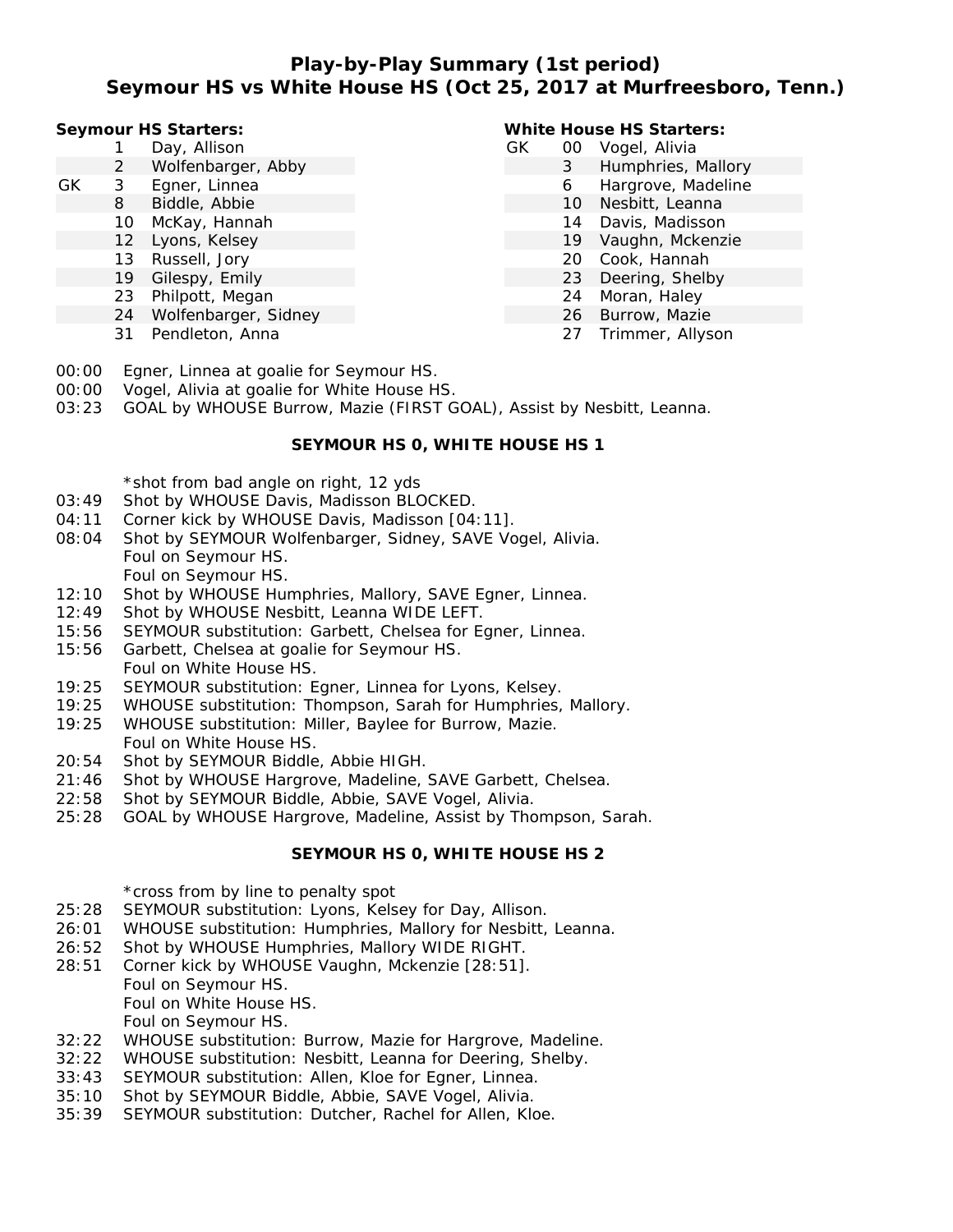# **Play-by-Play Summary (1st period) Seymour HS vs White House HS (Oct 25, 2017 at Murfreesboro, Tenn.)**

### 36:26 GOAL by WHOUSE Miller, Baylee, Assist by Burrow, Mazie.

### **SEYMOUR HS 0, WHITE HOUSE HS 3**

\*long ball from right to back post

- 37:00 Shot by SEYMOUR Biddle, Abbie, SAVE Vogel, Alivia.
- 37:25 GOAL by SEYMOUR Biddle, Abbie.

## **SEYMOUR HS 1, WHITE HOUSE HS 3**

\*pass into box, shot from penalty spot

- 37:25 WHOUSE substitution: Lang, Delaney for Cook, Hannah.
- 37:25 SEYMOUR substitution: Day, Allison for Dutcher, Rachel.
- 38:30 Corner kick by WHOUSE Davis, Madisson [38:30].
- 38:45 Corner kick by WHOUSE Davis, Madisson [38:45].
- Foul on White House HS. 40:00 End of period [40:00].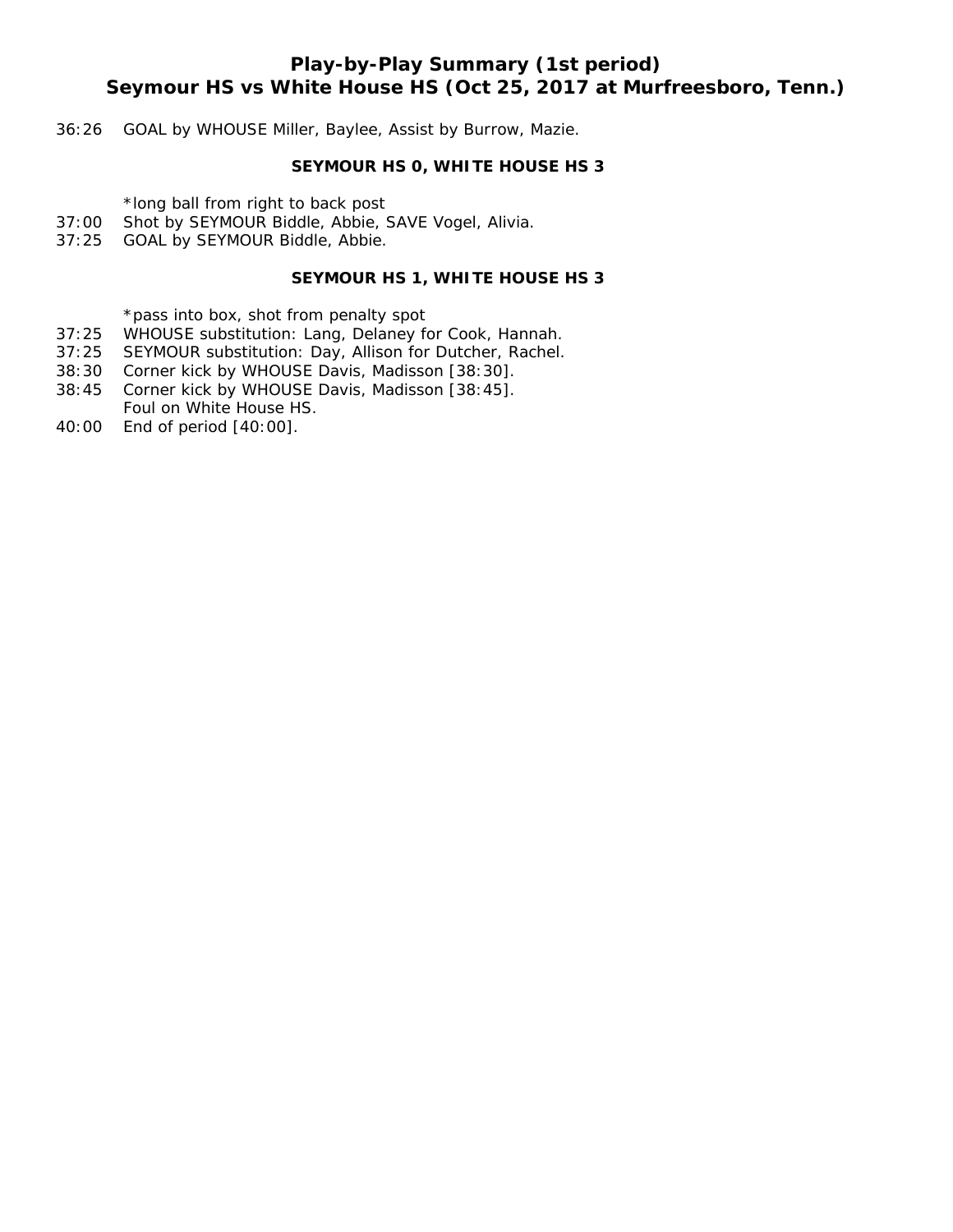# **Play-by-Play Summary (2nd period) Seymour HS vs White House HS (Oct 25, 2017 at Murfreesboro, Tenn.)**

- 40:00 Start of 2nd period [40:00].
- 40:00 For SEYMOUR: #24 Wolfenbarger, Sidney, #31 Pendleton, Anna, #23 Philpott, Megan, #19 Gilespy, Emily, #8 Biddle, Abbie, #12 Lyons, Kelsey, #25 Garbett, Chelsea,  $\#3$  Egner, Linnea,  $\#13$  Russell, Jory,  $\#10$  McKay, Hannah,  $\#2$ Wolfenbarger, Abby.
- 40:00 For WHOUSE: #23 Deering, Shelby, #26 Burrow, Mazie, #14 Davis, Madisson, #6 Hargrove, Madeline, #3 Humphries, Mallory, #10 Nesbitt, Leanna, #24 Moran, Haley, #20 Cook, Hannah, #19 Vaughn, Mckenzie, #27 Trimmer, Allyson, #00 Vogel, Alivia.

Foul on Seymour HS.

- 42:53 WHOUSE substitution: Lang, Delaney for Moran, Haley.
- 43:08 Corner kick by WHOUSE Davis, Madisson [43:08].
- 44:39 Corner kick by WHOUSE Davis, Madisson [44:39].
- 44:59 Corner kick by WHOUSE Davis, Madisson [44:59].
- 45:59 Shot by WHOUSE Burrow, Mazie, SAVE Garbett, Chelsea.
- 47:19 Corner kick by SEYMOUR Biddle, Abbie [47:19].
- 47:49 GOAL by WHOUSE Davis, Madisson.

#### **SEYMOUR HS 1, WHITE HOUSE HS 4**

\*shot from 25 yds after deflection

- 49:22 Corner kick by WHOUSE Davis, Madisson [49:22].
- 49:26 Shot by WHOUSE Deering, Shelby HIGH.
- 49:32 SEYMOUR substitution: Dodson, Sierra for Lyons, Kelsey. Foul on Seymour HS. Foul on White House HS.
- 52:04 Corner kick by WHOUSE Davis, Madisson [52:04]. Foul on White House HS.
- 52:47 Shot by SEYMOUR Biddle, Abbie BLOCKED.
- 54:05 WHOUSE substitution: Miller, Baylee for Burrow, Mazie.
- 54:05 WHOUSE substitution: Thompson, Sarah for Humphries, Mallory.
- 54:39 Corner kick by WHOUSE Davis, Madisson [54:39].
- 54:46 GOAL by WHOUSE Vaughn, Mckenzie.

#### **SEYMOUR HS 1, WHITE HOUSE HS 5**

\*shot from 35 yds, skipped past GK

- 54:46 SEYMOUR substitution: Day, Allison for Dodson, Sierra.
- 55:25 Corner kick by WHOUSE Davis, Madisson [55:25].
- 55:30 GOAL by WHOUSE Deering, Shelby.

#### **SEYMOUR HS 1, WHITE HOUSE HS 6**

\*deflection to 25 yds, shot just below crossbar Foul on White House HS.

56:52 SEYMOUR Wolfenbarger, Sidney PENALTY KICK GOAL.

#### **SEYMOUR HS 2, WHITE HOUSE HS 6**

- 56:52 SEYMOUR substitution: Haley, Chyanne for Day, Allison. Foul on White House HS.
- 57:40 Shot by WHOUSE Davis, Madisson WIDE LEFT. Foul on Seymour HS.
- 58:56 WHOUSE substitution: Humphries, Mallory for Nesbitt, Leanna.
- 59:49 Corner kick by WHOUSE Davis, Madisson [59:49].